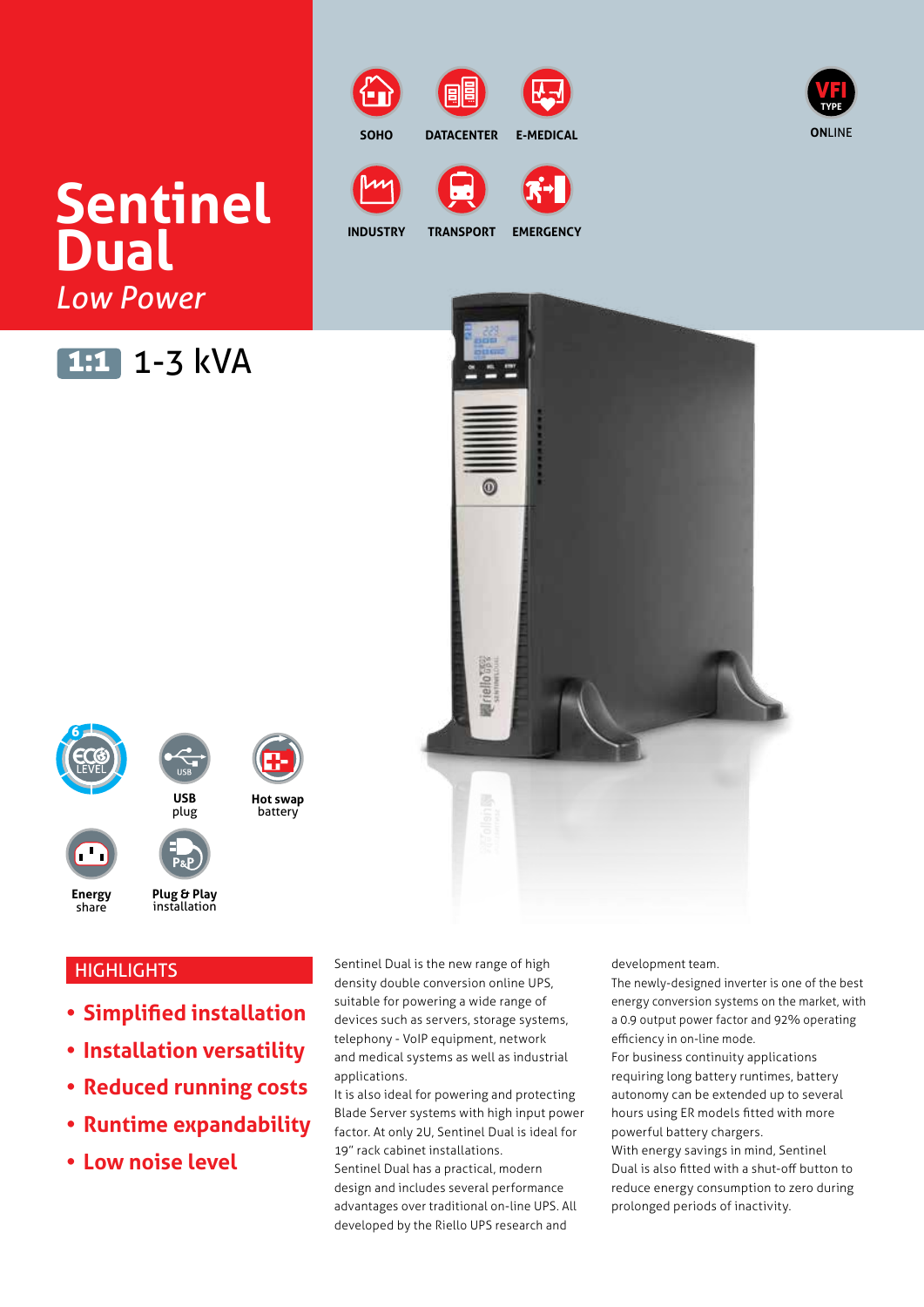

#### **Simplified installation**

- Sentinel Dual can be installed as a tower or in 19" rack cabinets, by simply removing and rotating the display panel
- Low noise (<40 dBA): can be installed in any environment thanks to its high frequency switching inverter and PWM load-dependent digitally controlled fan.
- Operation guaranteed up to 40°C (the components are designed for high temperatures and are thus subject to less stress at normal temperatures)
- On Sentinel Dual models, the output sockets can be programmed to disconnect less critical loads during blackouts (EnergyShare function).

#### **Installation versatility**

Sentinel Dual can be used in a tower or rack format, by simply turning the display and adding the supplied handles or optional runners.

#### **Reduced running costs**

The UPS is highly flexible and easy to configure. Programmable functions can be set via software or manually via the front display panel. Sentinel Dual can be configured in the following operating modes:

- **On Line**, maximum load protection and output voltage waveform quality
- **ECO Mode**, to increase efficiency (up to to 98%); allows you to select Line Interactive technology
- **Smart Active**, the UPS automatically decides the operating mode based on the mains power quality
- **Emergency**, the UPS can be selected to function only when the mains power supply fails (emergency only mode)
- **Frequency converter** operation (50 or 60 Hz).

#### **Advanced communications**

Sentinel Dual offers maximum flexibility for integration with all types of communication systems.

- Multi-platform communication for all operating systems and network environments: PowerShield<sup>3</sup> supervision and shutdown software for Windows operating systems 8, 7, 2008, Vista, 2003, XP, Linux, Mac OS X, Sun Solaris, VMware ESX and other Unix operating systems.
- UPS Tools configuration and customisation software supplied as standard
- RS232 serial port and opto-isolated contacts
- USB port
- Slot for communications boards such as Modbus/Jbus, TCP/IP-SNMP and relay contacts.

#### **Emergency function**

This configuration ensures the operation of emergency systems that must be supplied in the event of a mains power failure, such as emergency lighting, fire detection/ extinguishing systems and alarms. When the mains power supply fails, the inverter begins powering the loads with a progressive start-up (Soft Start) in order to prevent overload.

Sentinel Dual is compliant for installation in medium-voltage transformer rooms in accordance with applicable legislation, for the power supply with reserve charge of medium-voltage coils.

#### **High quality output voltage**

- Even with non-linear loads (IT loads with a crest factor of up to 3:1)
- High short circuit current on bypass
- High overload capacity: 150% by inverter (even with mains failure)
- Filtered, stabilised and reliable voltage (On-line double conversion technology (VFI compliant with EN62040-2 class C2) with filters for the suppression of atmospheric disturbances
- Power factor correction: UPS input power factor close to 1 and sinusoidal current uptake.

#### **High battery reliability**

- Automatic and manual battery test
- Batteries are user replaceable without switching off equipment and without interruption to the load (Hot Swap)
- Unlimited extendible runtime using matching battery boxes.

#### **Low noise level**

Thanks to the use of high frequency components and load-based fan speed control,

the noise produced by the UPS is less than 40 dB.

#### **Other features**

- Output voltage can be selected via software (220-230-240 V)
- Auto-restart when mains power is restored (programmable via software)
- Stand-by on bypass: when the machine is switched off, it automatically goes into bypass and battery charge mode
- Minimum load switch-off
- Battery discharge warning
- Start-up delay
- Total microprocessor control
- Automatic bypass without interruption
- Status, measurements and alarms
- available on standard backlit display
- UPS firmware updating via PC
- Input protection via resettable thermal switch (versions up to 1500VA)
- Back-feed protection standard: to prevent energy from being fed back to the network
- Manual switching to bypass.

#### **2-YEAR WARRANTY**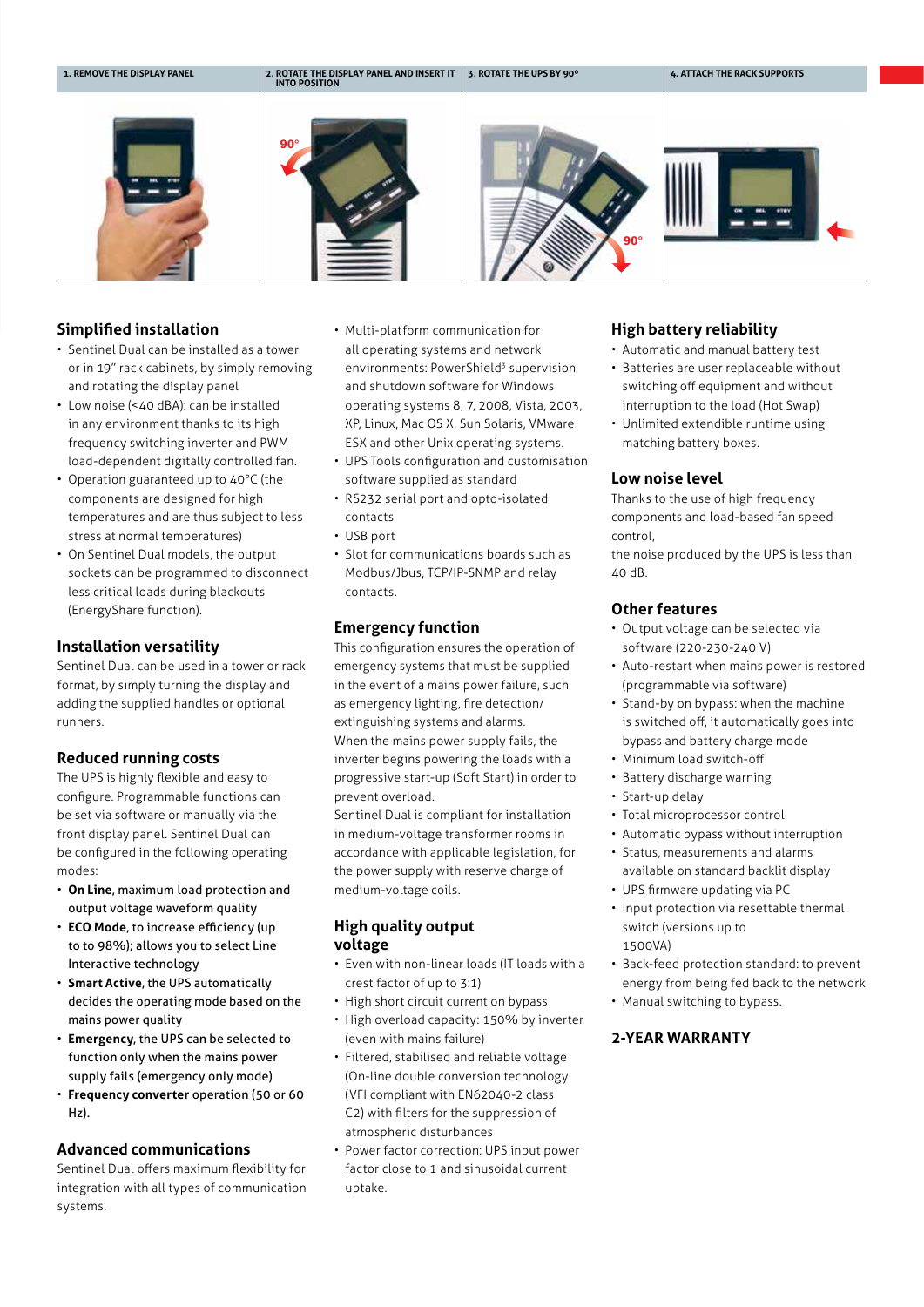## DETAILS



## **OPTIONS**

MULTICOM 301

| <b>SOFTWARE</b>          |
|--------------------------|
| PowerShield <sup>3</sup> |
| PowerNetGuard            |
|                          |
|                          |
| <b>ACCESSORIES</b>       |
| NFTMAN 101 PLUS          |
| NFTMAN 102 PLUS          |

| MULTICOM 302        |
|---------------------|
| MULTICOM 351        |
| MULTICOM 352        |
| MULTICOM 372        |
| MULTICOM 382        |
| MULTICOM 401        |
| MULTI I/O           |
| Interface kit AS400 |
| MULTIPANEL          |
|                     |

| <b>RTG 100</b>             |
|----------------------------|
| Manual Bypass 16 A         |
| Manual Bypass 16 A Rack    |
| Automatic Bypass 16 A      |
| Automatic Bypass 16 A Rack |
|                            |

#### **PRODUCT ACCESSORIES**

Universal rails for installation in rack cabinets

# **BATTERY BOX**